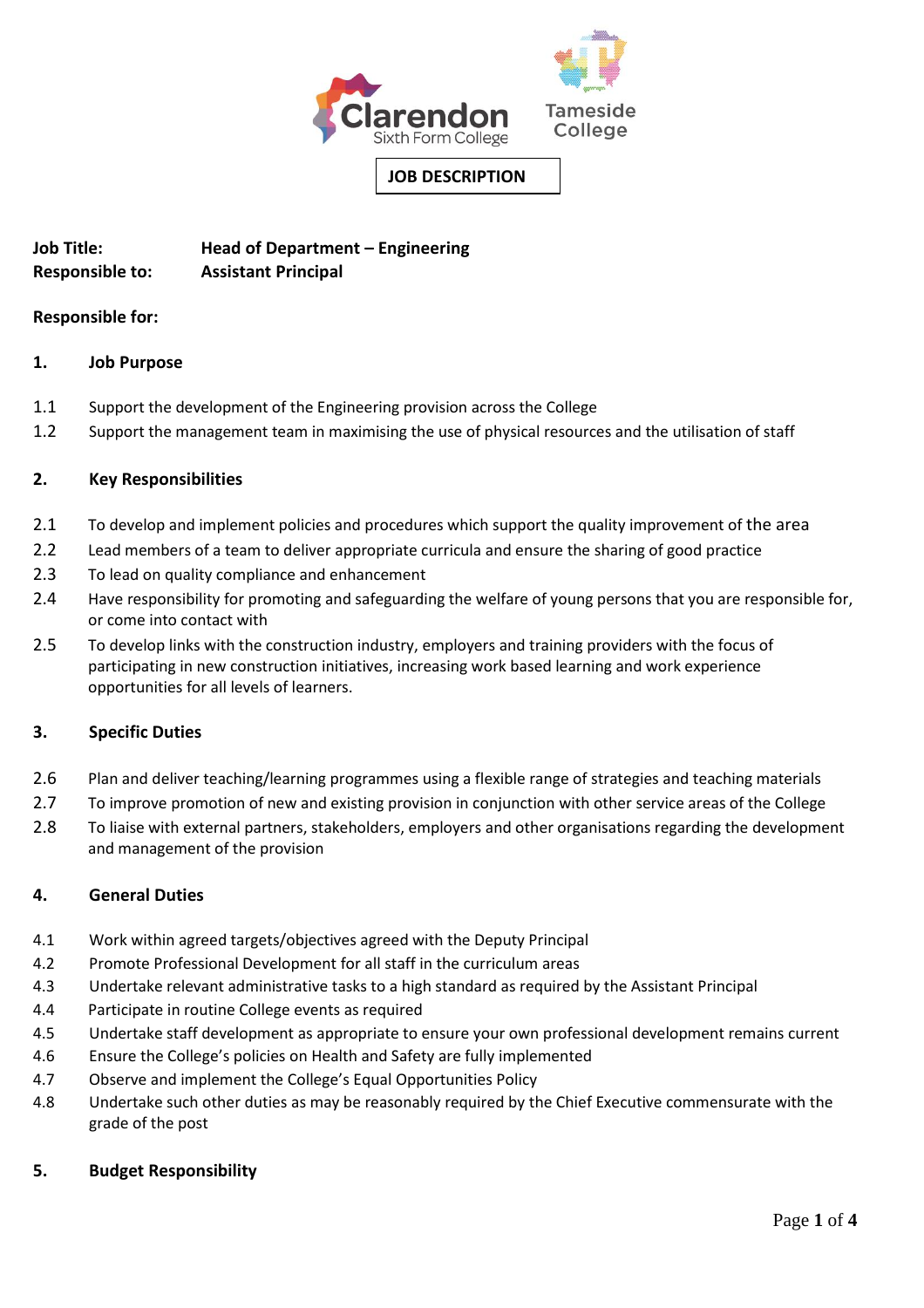The post holder **is** a budget holder under the College's accounting systems and is required to observe and comply with the financial regulations of Tameside College at all times.

### **6. Continuing Professional Development**

 The post holder will proactively take part in the College's Appraisal process and be expected to attend training and continuous professional development events and be responsible for their own professional updating.

### **7. Health and Safety**

The post holder will be required:

- To take reasonable care to safeguard their own safety and that of others with whom they work;
- To cooperate with designated officers named by the Governors and/or the Principal and any other designated College manager to enable the College to comply with its obligations under Health and Safety legislation.
- Not to interfere with or to misuse anything provided in the interests of health and safety or welfare.
- To report immediately any defects in plant, equipment or the working environment

### **8. Equality and Diversity**

Tameside College is committed to the provision of equal opportunities. All employees have a duty to ensure unfair discrimination does not occur and to support the implementation of the College's Equality policy as appropriate.

#### **9 Values**

Tameside College values are an essential part of the College achieving its core purpose and it is an expectation that these are adopted in daily working. These include:

- Respect for learners and staff
- Professionalism
- Excellence in service delivery
- Commitment
- Transparency

# **10. Safeguarding Children and Vulnerable Adults**

Tameside College recognises that it has a statutory and moral duty towards safeguarding the welfare of children, young people and, if appropriate, vulnerable adults who participate in any College activities and expects all staff to share this commitment.

#### **11. College Policies and Procedures**

Comply with College Policies and Procedures and the Staff Code of Conduct which can be accessed via Learning Box.

Perform such other duties as reasonably correspond to the general character of the post and are commensurate with its level of responsibility.

#### **NOTE:**

The job description is current as at the date of the appointment. In discussion with your line manager your job description may be varied to reflect or anticipate changes in or to the post and you may be required to undertake other duties commensurate with the grade of your post.

| Signed: (Principal)   | <b>Date:</b> |
|-----------------------|--------------|
| Signed: (Post holder) | Date:        |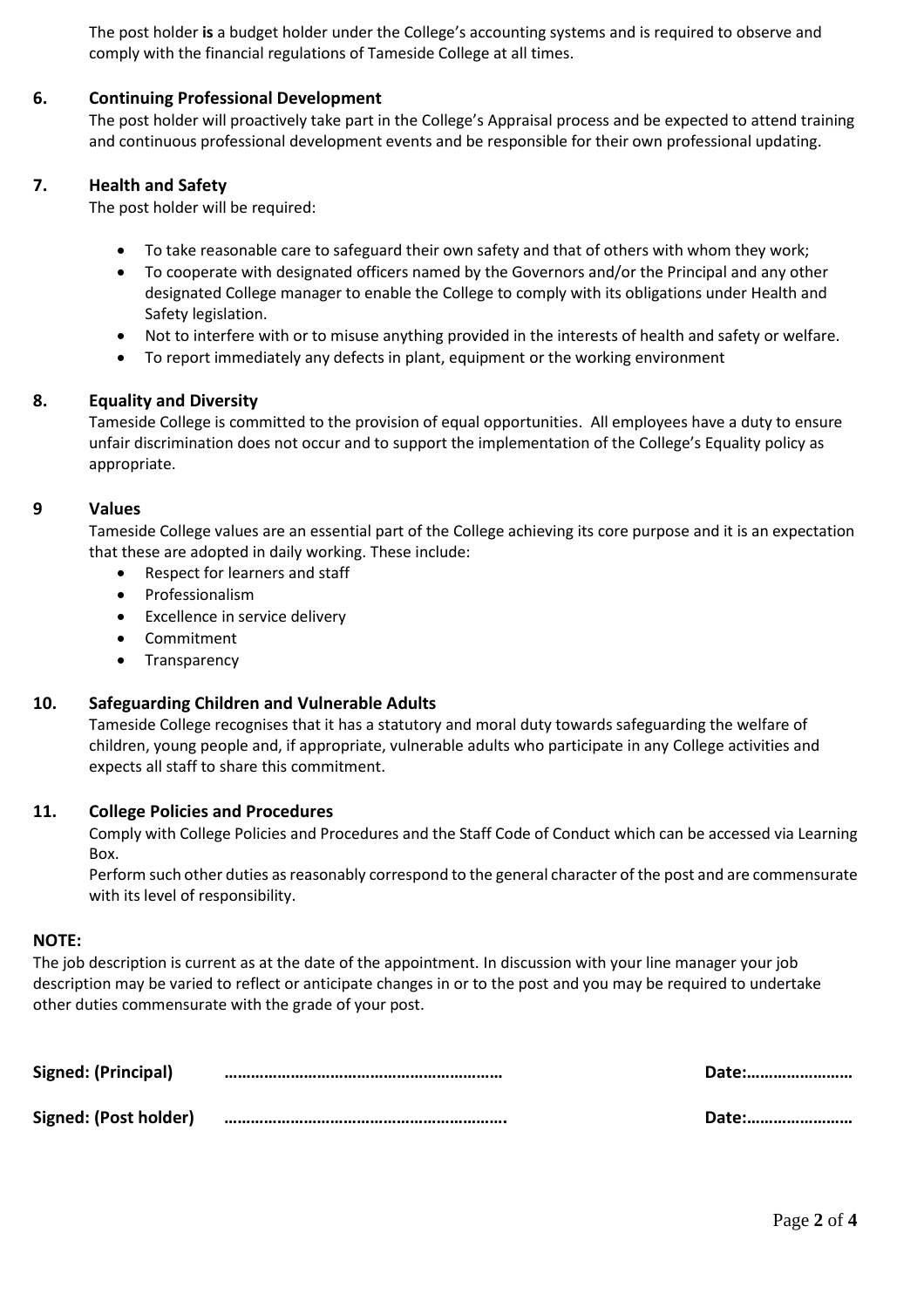# **Head of Department - Engineering**

|                                      |                                                                                            | E | D | How? |
|--------------------------------------|--------------------------------------------------------------------------------------------|---|---|------|
| <b>Qualifications &amp; Training</b> | Relevant degree or equivalent<br>$\bullet$                                                 |   | D | A    |
|                                      | Teaching qualification                                                                     | E |   | A    |
|                                      | Evidence of attainment at Level 2 English and Math                                         | E |   | A    |
|                                      | Evidence of continuing professional development                                            | Е |   | A    |
|                                      | Assessor/verifier experience/qualifications                                                |   | D | A    |
|                                      | Management qualification                                                                   |   | D | A    |
| <b>Specialist Knowledge</b>          | Detailed knowledge of curriculum developments<br>$\bullet$                                 | E |   | A/I  |
|                                      |                                                                                            | Е |   | A/I  |
| <b>Experience</b>                    | Recent experience of teaching and leading on a range of                                    | E |   | A/I  |
|                                      | programmes                                                                                 |   |   | A/I  |
|                                      | Developing and planning programmes                                                         | E |   | A/I  |
|                                      | Internal moderation of programmes                                                          | E |   | A/I  |
|                                      | Setting and achieving improvement targets                                                  | E |   | A/I  |
|                                      | Successful experience of managing new developments and/or                                  | E |   | A/I  |
|                                      | projects                                                                                   |   |   | A/I  |
|                                      |                                                                                            |   | D | A/I  |
| <b>Skills and Attributes</b>         | Ability to work within and lead a team<br>$\bullet$                                        | E |   | A/I  |
|                                      | Ability to devise and deliver learning opportunities to meet group<br>and individual needs | Е |   | A/I  |
|                                      | Good interpersonal skills/communication skills                                             | Е |   | A/I  |
|                                      | Ability to maintain accurate and relevant documents and records                            | E |   | A/I  |
|                                      | Ability to work to deadlines set by clients, awarding bodies and the<br>College            | E |   | A/I  |
|                                      | Ability to work flexibly and on own initiative to meet the needs of<br>the College         | Е |   | A/I  |
|                                      | Ability to support staff positively to achieve best results                                | Е |   | A/I  |
|                                      | Ability to deal with student problems either directly or by referral                       | E |   | A/I  |
| <b>Other</b>                         | Fit for the duties of the post                                                             | E |   | A    |
|                                      | DBS check on application<br>$\bullet$                                                      | E |   | A    |